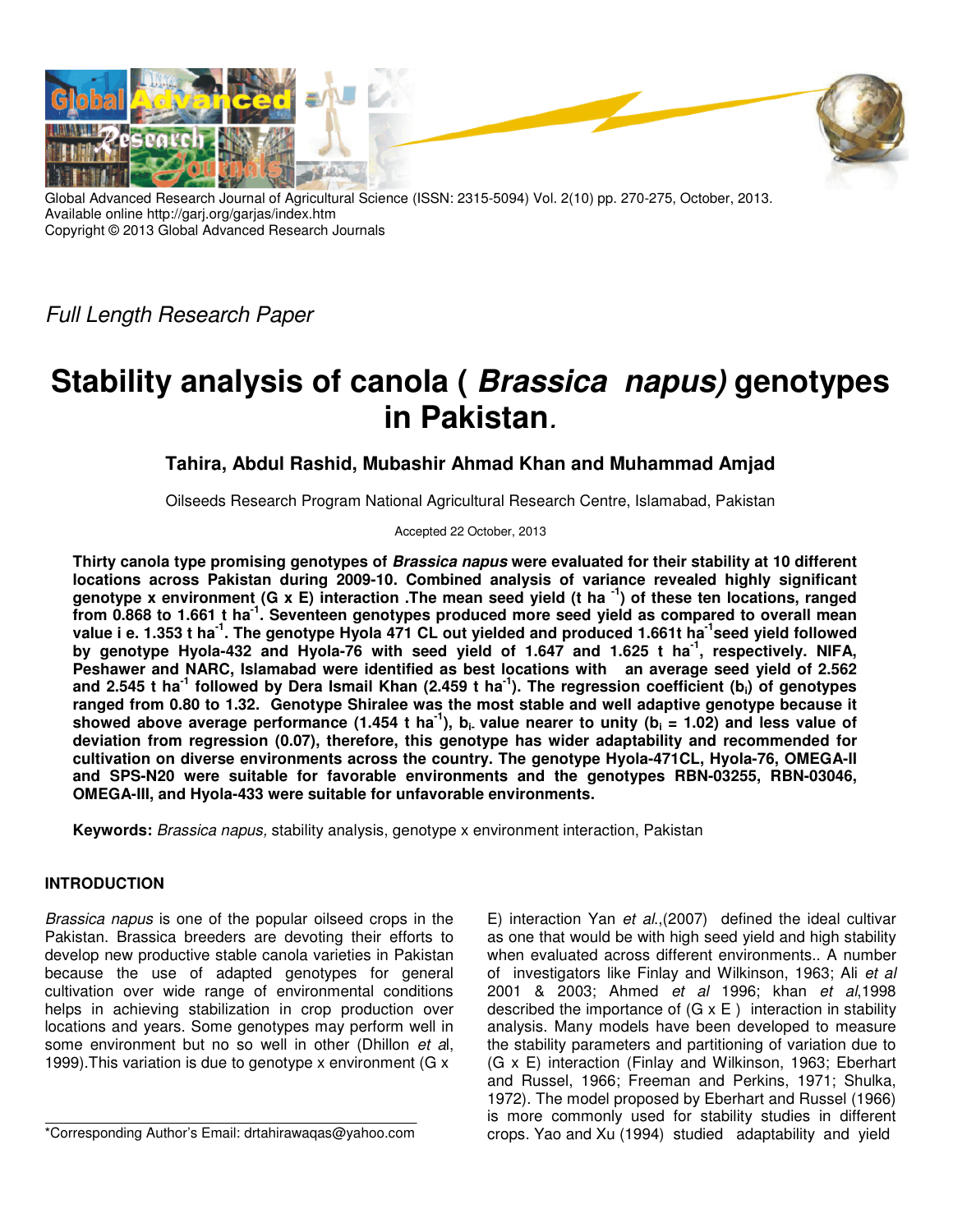stability of rapeseed varieties and revealed that variety x year interaction was greater than variety x location interaction. Hussain et al., (1996) evaluated 11 rapeseed varieties in three seasons for stability of seed yield and found four varieties viz., M-27, T-9, YST-151 and RSK-7 as stable over the years. Rashid et al., (2000) indicated that heterogeneity of regression was highly significant and genotypes KS-74 and CV-3 were relatively stable having b value near to 1 and low deviation from regression. They further reported that regression coefficient is the most useful stability statistics for selection of stable genotypes in mustard. Ali et al., (2002) evaluated 12 winter type rapeseed varieties of Brassica napus at 10 location and found top yielding genotype Shiralee, SLM-046 and Wotan as stable cultivars for grain yield because they have slope near to unity and non significant deviation from regression. Javid Far et al (2004) studied 24 winter canola (Brassica napus) genotypes for two years in 9 locations. He reported non significant genotype x year interaction while significant genotype x environment (linear) interaction effects. He declared SLM046 and Parade with 3.43 and 3.34 t ha<sup>-1</sup> of grain yield respectively as well adaptable genotypes in all the environments. Escobar et al (2011) studied genotype x environment (Gx E) interaction in canola (Brassica napus) cultivars in Chile and reported that G x E interaction was significant for seed yield in many locations in one cropping season. He also reported Monalisa hybrid as the high yielder and most stable cultivar across all environments. Like in many other countries, in Pakistan, before a variety is released for general cultivation, at least 2 years performance tests in different environment is required Pakistan has diverse environmental conditions with respect to temperature, rainfall and soil texture. Stability analysis is an important tool for plant breeders in predicting response of various genotypes over changing environments. The present investigations provide an opportunity to the breeders of Pakistan to evaluate their pipeline Brassica varieties in a wide range of agro ecological zones of the country. It will also help the scientists to identify superior varieties with wider adaptability and recommended suitable genotypes for general cultivation in the country.

#### **MATERIAL METHODS**

Thirty genotypes of rapeseed (B. napus) were evaluated for yield performance at ten locations across Pakistan during Rabi 2009-10. The name and sources of these genotypes are listed in Table 1.

The genotypes were sown under irrigated conditions of the following ten locations across Pakistan.

The experiment was conduced in randomized complete block design with 4 replications. Plot size of 4 rows of 5 meter length with 30 cm row spacing was used. Experiments were sown at each site with recommended seed rate. Fertilizer @ 90N: 60  $P_2 O_5$  Kg/ha were applied

and incorporated at the time of seed bed preparation. Irrigation, weed and pest control measure were applied whenever required. Seed yield per / plot was estimated by harvesting and threshing the 2-4 rows from each plot and converted into kg/ha.

A combined analysis of variance over location was computed assuming replications and locations effects as random and genotypes were considered as fixed variable (Steel and Torrie, 1980). The stability parameters;

1. **Regression coefficient (bi):** This is a regression performance of each genotype in different locations calculating means over all the genotypes and estimated by following Sing and Chaudhary,1979.

2. **Mean square deviation from regression (S<sup>2</sup> di):** This was calculated for each genotype following Eberhart and Russell Model (1966).A genotype, which has high mean yield, regression coefficient  $(b<sub>i</sub>)$  close to unity and deviation from regression  $(S^2d_i)$  near to zero, is defined as a stable genotype.

### **RESULTS AND DISCUSSION**

Differences among genotypes for seed yield (t ha  $^{-1}$ ) were significant at all the locations except at Kohat, where the differences were non significant (Table 4).Highest average seed yield of 2.562 and 2.545 t ha<sup>-1</sup> NIFA, Peshawar and NARC,Islamabad locations respectively and closely followed by DIK (2.459 t ha -1). Pioneer farms, Bahawalpur and Quetta were the lowest yielding locations with an average seed yield of  $0.374$ ,  $0.612$  and  $0.632$  t ha respectively. The highest seed yield of 3.491 and 3.488 t ha<sup>-1</sup> was obtained by OMEGA-II and Hyola 76 respectively at NARC, Islamabad followed by Hyola 471 CL (3.375 t ha <sup>-1</sup>) at NIFA, Peshawar. The highest yielding genotype Hyola 471 CL was also highest at NIFA, Peshawar  $(3.375 t \text{ ha}^{-1})$ and DIK  $(3.111 \text{ t} \text{ ha}^{-1})$  locations. The mean seed yield (t ha  $^{-1}$ ) of these ten locations, ranged from 0.868 to 1.661 t ha $^{-1}$ . Seventeen genotypes produced more seed yield as compared to overall mean value  $i$  e. 1.353 t ha<sup>-1</sup>The genotype Hyola 471 CL out yielded and produced 1.661t ha<sup>-1</sup>seed yield followed by genotype Hyola-432 and Hyola-76 with seed yield of 1.647 and 1.625 t ha<sup>-1</sup>, respectively. The genotype DCH-002 was low yielding and produced only mean seed yield 0.868 t ha .

The seed yield data (kg/ha) of 30 B.napus genotypes from ten locations was pooled and analysis of variance combined over locations was performed. Table 3 showing combined analysis revealed that there were significant differences between genotypes, locations and their interaction (G x E). Kirishnanand et al, (1997); Ravi et al., (1997); Dhillon et al., (1999) Wani.,1992 and Ali et al., (2002) also reported significant Gx E interaction for yield in both Indian rapeseed and mustard .

The significant G x E interaction indicated that seed yield ranking of genotypes changed over the locations due to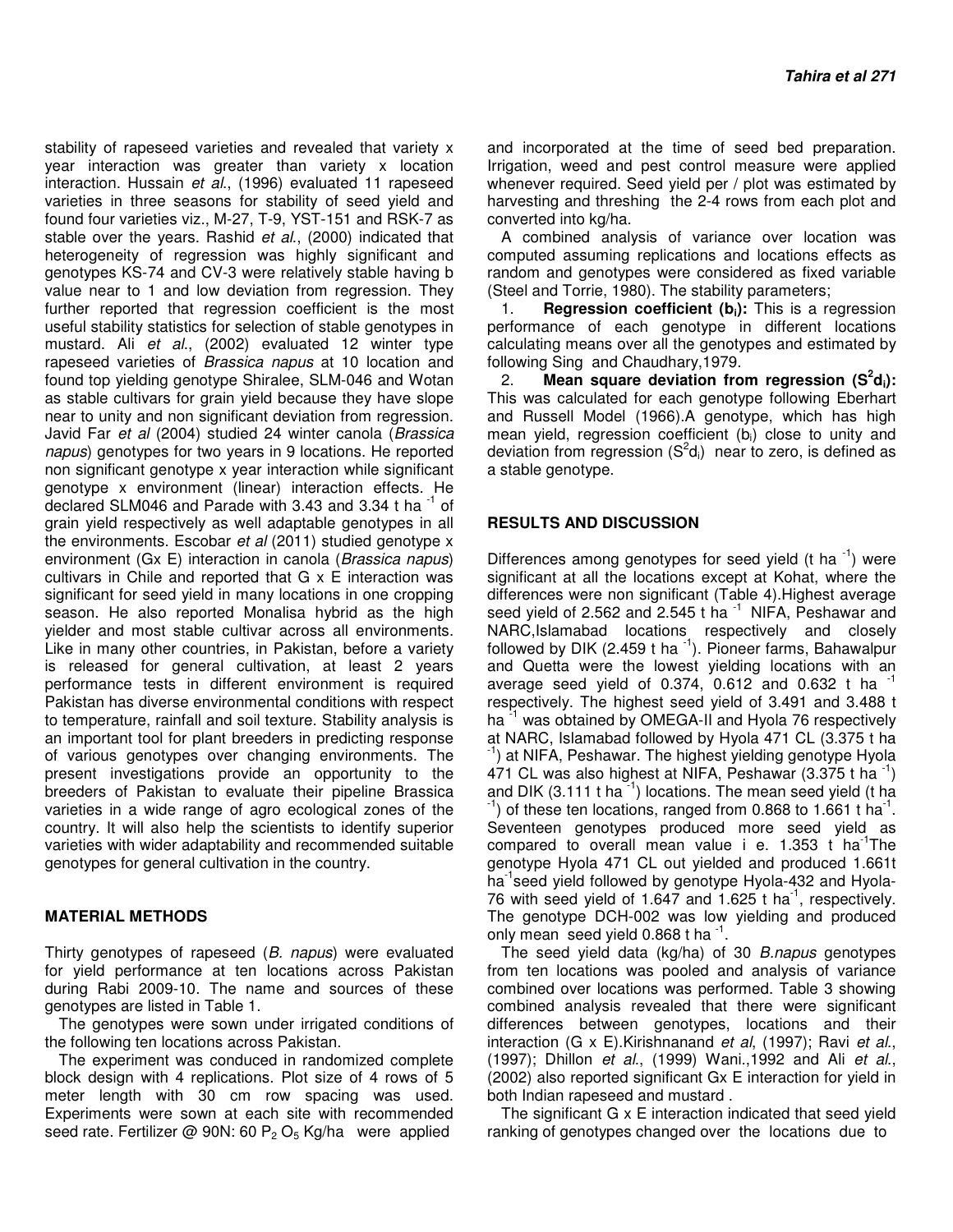| Sr. No           | Name             | <b>Source</b>                                       |
|------------------|------------------|-----------------------------------------------------|
| 1                | Hyola-50         | ICI Pakistan Seeds Limited, Lahore                  |
| $\boldsymbol{2}$ | RBN-03046        | Oilseeds Research Institute, Faisalabad             |
| 3                | MK-515           | Emkay Corporation, Lahore                           |
| 4                | CRH 60/08        | Oilseeds Research Program, NARC, Islamabad          |
| 5                | <b>SPS-N-20</b>  | Oilseeds Research Program, NARC, Islamabad          |
| 6                | MK-516           | Emkay Corporation, Lahore                           |
| $\overline{7}$   | Hyola-76         | ICI Pakistan Seeds Limited, Lahore                  |
| 8                | CRH35/08         | Oilseeds Research Program, NARC, Islamabad          |
| 9                | MK-517           | Emkay Corporation, Lahore wal                       |
| 10               | <b>OMEGA-III</b> | Auriga Seeds Corporation, Lahore                    |
| 11               | BURAQ-101        | Suncrop Pesticide, Multan                           |
| 12               | KN 120-35        | Oilseeds Research Station, Khanpur (Rahim Yar Khan) |
| 13               | <b>DCH-001</b>   | Dagha Corporation Karachi                           |
| 14               | <b>AGAMAX</b>    | Seethi Seed Company, Sahiwal                        |
| 15               | RBN-03075        | Oilseeds Research Institute, Faisalabad             |
| 16               | Hyola-432        | ICI Pakistan Seeds Limited, Lahore                  |
| 17               | CRH-09/08        | Oilseeds Research Program, NARC, Islamabad          |
| 18               | BURAQ-202        | Suncrop Pesticide, Multan                           |
| 19               | MK-519           | Emkay Corporation, Lahore                           |
| 20               | 8CBN-021         | Barani Agric. Research Institute, Chakwal           |
| 21               | Hyola-471 CL     | ICI Pakistan Seeds Limited. Lahore                  |
| 22               | RBN-03255        | Oilseeds Research Institute, Faisalabad             |
| 23               | <b>TRAPPER</b>   | Seethi Seed Company, Sahiwal                        |
| 24               | <b>OMEGA-II</b>  | Auriga Seeds Corporation, Lahore                    |
| 25               | <b>DCH-002</b>   | Dagha Corporation Karachi                           |
| 26               | ZR-01            | King Seed Corporation, Sadiqabad                    |
| 27               | <b>SHIRALEE</b>  | Oilseeds Research Program, NARC, Islamabad          |
| 28               | Hyola-433        | ICI Pakistan Seeds Limited, Lahore                  |
| 29               | MK-520           | Emkay Corporation, Lahore                           |
| 30               | SPS-N7           | Oilseeds Research Program, NARC, Islamabad          |

**Table 1.** Name and source of rapeseed genotypes evaluated during Rabi 2009-10.

**Table 2.** Name of Institutes/Stations where experiment was conducted during 2009-10.

| S.             | <b>Name of Institutes/Stations</b>                           | <b>Abbreviatio</b> | <b>Sowing Dates</b>      |
|----------------|--------------------------------------------------------------|--------------------|--------------------------|
|                | National Agricultural Research Centre, Islamabad             | <b>NARC</b>        | 17-10-2009               |
| $\overline{c}$ | Nuclear Institute for Food and Agriculture, Tarnab, Peshawar | <b>NIFA</b>        | ٠                        |
| 3              | Oilseed Research Institute, AARI, Faisalabad                 | F-Abad             | 15-10-2009               |
| 4              | Regional Agricultural Research Institute, Bahawalpur         | B-Pur              |                          |
| 5              | Agricultural Research Station, Khanpur (Rahim Yar Khan)      | K-Pur              | 16-10-2009               |
| 6              | SBB Agric Res. Station Benazir Bhutto Abad, Sakrand, Sindh   | Sakrand            | 11-11-2009               |
| 7              | Agricultural Research Institute, Dera Ismail Khan            | DIK.               | 10-10-2009               |
| 8              | Barani Agricultural Research Station, Kohat                  | Kohat              | 14-10-2009               |
| 9              | Agricultural Research Institute, Sariab, Quetta              | Quetta             | $\overline{\phantom{a}}$ |
| 10             | Pioneer Pak Seed, Ltd., Johar Town, Lahore                   | Pioneer            | 27-10-2009               |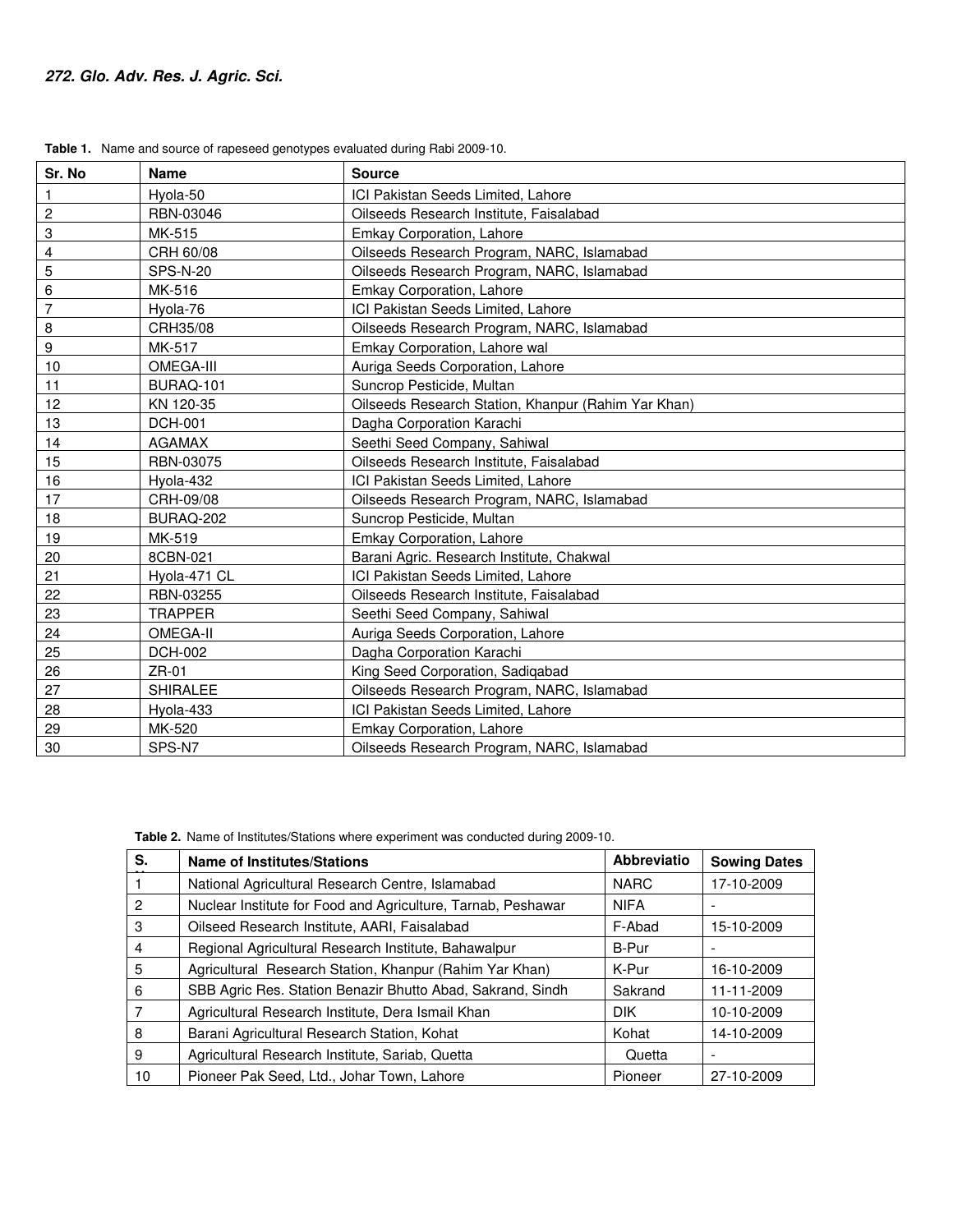| Table 3. Combined analysis of variance for seed yield (t ha <sup>-1</sup> ) of thirty B. napus genotypes at ten<br>locations during 2009-10 |                   |                    |            |  |  |  |  |  |  |  |
|---------------------------------------------------------------------------------------------------------------------------------------------|-------------------|--------------------|------------|--|--|--|--|--|--|--|
| Source of variation                                                                                                                         | Degree of freedom | <b>Mean Square</b> | F. value   |  |  |  |  |  |  |  |
| Location (E)                                                                                                                                | 9                 | 256.337            | 320.017**  |  |  |  |  |  |  |  |
| Error                                                                                                                                       | 30                | 0.801              |            |  |  |  |  |  |  |  |
| Genotypes (G)                                                                                                                               | 29                | 1.584              | 2.5063**   |  |  |  |  |  |  |  |
| GxE                                                                                                                                         | 261               | 0.632              | $6.7317**$ |  |  |  |  |  |  |  |
| Error (Pool)                                                                                                                                | 870               | 0.094              |            |  |  |  |  |  |  |  |
| Total                                                                                                                                       | 1199              |                    |            |  |  |  |  |  |  |  |

\*\* Significant differences at 1 percent (p < 0.01)

| Table 4. Mean performance of thirty Brassica napus genotypes for seed yield (t/ha) and stability analysis from ten<br>locations during 2009-10. |             |               |                |             |       |             |               |       |               |        |           |          |            |
|-------------------------------------------------------------------------------------------------------------------------------------------------|-------------|---------------|----------------|-------------|-------|-------------|---------------|-------|---------------|--------|-----------|----------|------------|
| Genotype<br><b>Name</b>                                                                                                                         | <b>NARC</b> | <b>FSD</b>    | <b>Pioneer</b> | B-Pur K-Pur |       | <b>NIFA</b> | <b>DIK</b>    |       | Kohat Sakrand | Quetta | lMean ∣b⊦ |          | $S^2d_i$   |
| Hyola-471CL                                                                                                                                     | 3.015       | 1.761         | 0.477          | 0.944       | 2.083 | 3.375       | 3.111         | 0.550 | 0.875         | 0.420  | 1.661     | $1.32**$ | 0.081      |
| Hyola-432                                                                                                                                       | 2.555       | 1.694         | 0.452          | 0.917       | 1.708 | 3.208       | 2.894         | 1.003 | 1.234         | 0.809  | 1.647     | 1.07     | 0.043      |
| Hyola-76                                                                                                                                        | 3.488       | 1.789         | 0.477          | 0.389       | 1.917 | 3.146       | 2.333         | 0.998 | 1.046         | 0.669  | 1.625     | $1.22**$ | 0.105      |
| Hyola-50                                                                                                                                        | 3.012       | 1.606         | 0.527          | 1.111       | 2.292 | 2.625       | 2.778         | 0.805 | 0.907         | 0.476  | 1.614     | $1.08**$ | 0.105      |
| <b>OMEGA-III</b>                                                                                                                                | 2.030       | 1.722         | 0.298          | 0.833       | 1.333 | 2.750       | 2.972         | 0.990 | 1.030         | 0.679  | 1.464     | 0.97     | 0.093      |
| <b>Shiralee</b>                                                                                                                                 | 2.693       | 1.789         | 0.261          | 0.500       | 1.833 | 2.313       | 2.667         | 0.902 | 0.590         | 0.995  | 1.454     | 1.02     | 0.074      |
| 8CBN-021                                                                                                                                        | 2.825       | 1.483         | 0.345          | 0.617       | 1.833 | 2.250       | 2.750         | 0.978 | 0.988         | 0.435  | 1.450     | 1.04     | 0.062      |
| RBN-03255                                                                                                                                       | 2.070       | 1.594         | 0.472          | 1.194       | 1.833 | 2.771       | 2.389         | 0.833 | 0.654         | 0.560  | 1.437     | $0.88**$ | 0.092      |
| MK-516                                                                                                                                          | 2.320       | 1.250         | 0.689          | 0.333       | 1.167 | 3.354       | 2.694         | 0.789 | 0.856         | 0.878  | 1.433     | $1.10**$ | 0.125      |
| RBN-03075                                                                                                                                       | 2.770       | 1.633         | 0.315          | 0.833       | 2.208 | 2.479       | 2.611         | 0.619 | 0.314         | 0.549  | 1.433     | 1.09     | 0.117      |
| RBN-03046                                                                                                                                       | 2.439       | 1.411         | 0.662          | 1.083       | 1.625 | 2.250       | 2.389         | 0.789 | 0.745         | 0.880  | 1.427     | $0.80**$ | 0.029      |
| <b>TRAPPER</b>                                                                                                                                  | 2.285       | 1.328         | 0.286          | 0.861       | 1.875 | 2.813       | 2.561         | 1.214 | 0.409         | 0.481  | 1.411     | 1.03     | 0.079      |
| OMEGA-II                                                                                                                                        | 3.491       | 0.972         | 0.419          | 0.417       | 1.917 | 2.354       | 2.361         | 0.986 | 0.499         | 0.520  | 1.394     | $1.16**$ | 0.162      |
| KN 120-35                                                                                                                                       | 2.192       | 1.511         | 0.423          | 0.555       | 1.583 | 2.521       | 2.944         | 0.781 | 0.704         | 0.616  | 1.383     | 1.02     | 0.055      |
| Hyola-433                                                                                                                                       | 1.608       | 1.594         | 0.389          | 0.528       | 0.958 | 3.042       | 2.833         | 0.858 | 1.060         | 0.934  | 1.380     | 0.92     | 0.208      |
| <b>SPS-N-20</b>                                                                                                                                 | 3.037       | 0.972         | 0.267          | 0.472       | 1.500 | 2.771       | 2.472         | 0.825 | 0.815         | 0.637  | 1.377     | $1.15**$ | 0.041      |
| MK-515                                                                                                                                          | 2.486       | 1.250         | 0.451          | 0.417       | 1.167 | 3.083       | 2.278         | 1.465 | 0.592         | 0.456  | 1.365     | 1.05     | 0.094      |
| <b>AGAMAX</b>                                                                                                                                   | 2.230       | 1.311         | 0.305          | 0.350       | 1.458 | 2.771       | 2.611         | 0.924 | 0.540         | 0.825  | 1.333     | 1.04     | 0.037      |
| MK-519                                                                                                                                          | 2.426       | 1.444         | 0.532          | 0.625       | 1.958 | 2.396       | 1.806         | 0.990 | 0.490         | 0.469  | 1.314     | $0.85**$ | 0.095      |
| CRH35/08                                                                                                                                        | 3.029       | 1.417         | 0.171          | 0.833       | 1.083 | 2.104       | 2.472         | 0.885 | 0.602         | 0.410  | 1.301     | 1.04     | $0.081**$  |
| SPS-N7                                                                                                                                          | 3.163       | 1.567         | 0.361          | 0.500       | 1.000 | 2.125       | 2.056         | 0.646 | 0.942         | 0.596  | 1.296     | $0.98*$  | 0.128      |
| CRH-09/08                                                                                                                                       | 2.048       | 1.333         | 0.170          | 0.611       | 1.583 | 2.146       | 2.639         | 0.813 | 1.072         | 0.483  | 1.290     | $0.89**$ | $0.071$ ** |
| MK-517                                                                                                                                          | 2.858       | $0.944$ 0.376 |                | 0.222       | 0.833 |             | $2.479$ 2.028 | 0.998 | 0.804         | 0.719  | 1.226     | 0.99     | 0.097      |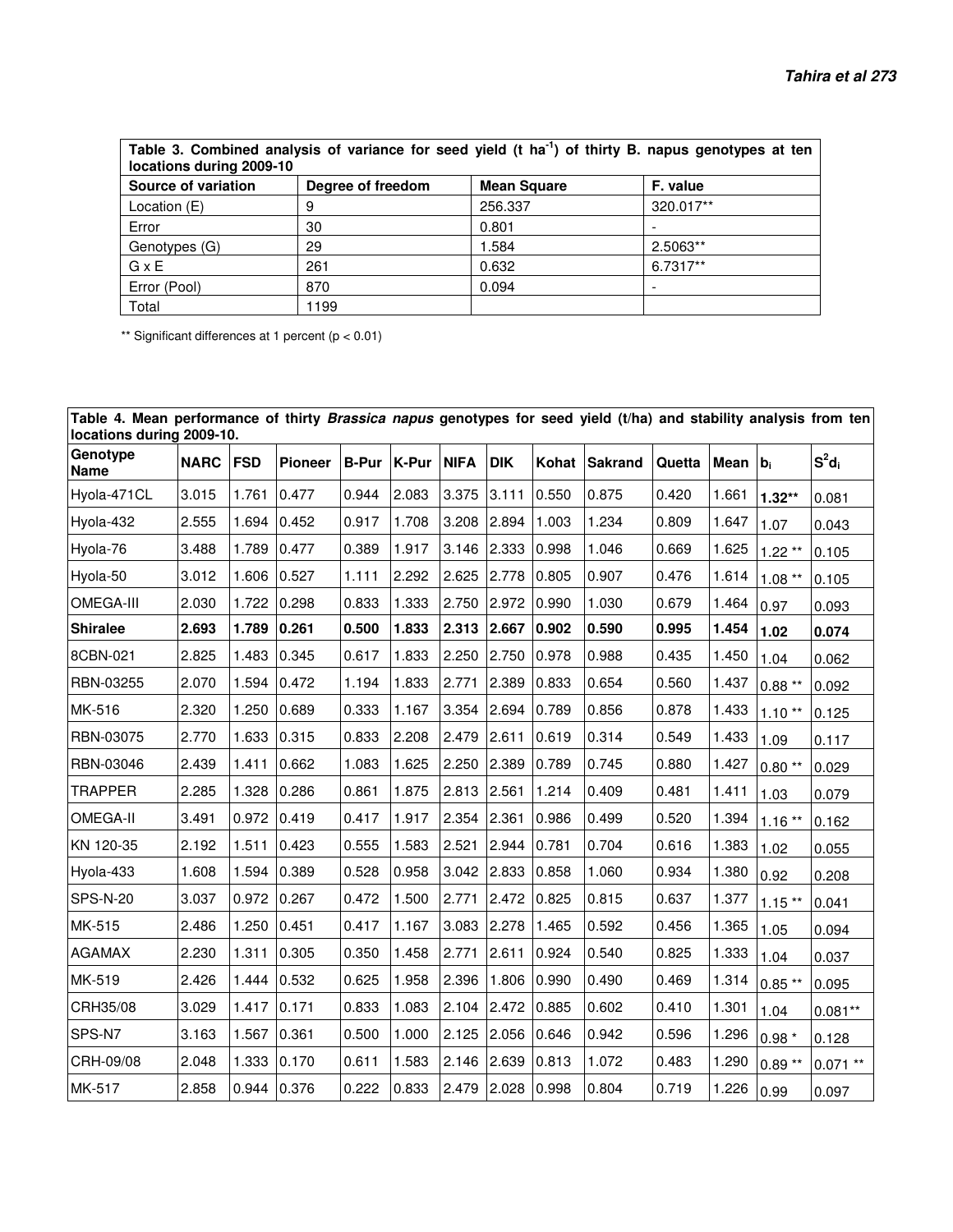**Table 4.** Continue

| BURAQ-101      | 2.214 | 1.217 |                                                               |      |      |            |     | 0.26810.69410.79212.68812.22211.10310.29310.722 |      |      | 1.221 | 0.95      | 0.075    |
|----------------|-------|-------|---------------------------------------------------------------|------|------|------------|-----|-------------------------------------------------|------|------|-------|-----------|----------|
| CRH 60/08      | 2.267 | 1.306 | l0.270l0.528l1.500l2.104l2.000l0.858l0.623l0.635              |      |      |            |     |                                                 |      |      | 1.209 | $0.83$ ** | 0.017    |
| ZR-01          | 3.110 | 0.929 | 0.230 0.444 0.583 2.104 2.278 0.791 0.545 0.863               |      |      |            |     |                                                 |      |      | 1.188 | 1.02      | $0.155*$ |
| BURAQ-202      | 1.748 | 1.022 | l0.442l0.500l0.292l2.604l2.500l0.986l0.775l0.581              |      |      |            |     |                                                 |      |      | 1.145 | $0.86**$  | 0.176    |
| <b>DCH-001</b> | 2.539 | 1.122 |                                                               |      |      |            |     | 0.35010.37810.20812.10412.44410.91910.47510.760 |      |      | 1.130 | 0.95      | 0.157    |
| MK-520         | 1.503 | 1.350 | l0.272l0.472l1.042l2.479l2.139l0.742l0.543l0.447              |      |      |            |     |                                                 |      |      | 1.099 | $0.82**$  | 0.072    |
| DCH-002        | 2.899 | 0.139 | l0.267l0.194l0.292l1.646l1.528l0.927l0.337l0.446              |      |      |            |     |                                                 |      |      | 0.868 | $0.86**$  | 0.294    |
| Average        | 2.545 | 1.349 | 0.374   0.612   1.382   2.562   2.459   0.899   0.712   0.632 |      |      |            |     |                                                 |      |      | 1.353 |           |          |
| LSD 5 $%$      | 240   | 105   | 257                                                           | 70   | 163  | 637        | 861 | N.S                                             | 74   | 469  |       |           |          |
| CV%            | 6.69  | 9.98  | 48.0                                                          | 8.92 | 8.43 | 17.67 20.9 |     | 24.9                                            | 6.19 | 5.65 |       |           |          |

existence of environmental effect on their yield performance. Thus stability parameters from seed yield were calculated for 30 Brassica napus genotypes. The regression coefficient  $(b_i)$  of Brassica napus genotypes ranged from 0.80 to 1.32. The genotype Hyola-471CL had the highest regression coefficient ( $b_i = 1.32$ ) followed by genotype Hyola-76 ( $b_i = 1.22$ ), OMEGA-II ( $b_i = 1.16$ ) and SPS-N20 ( $b_i = 1.15$ ). The regression coefficient greater than unity  $(b_i>1.0)$  indicated that these entries are suitable for favorable environments. The genotypes RBN-03255  $(b_i=0.88)$ , CRH-09/08  $(b_i=0.89)$ , DCH-002  $(b_i=0.86)$ , OMEGA-III ( $b_i=0.97$ ), RBN-03046 ( $b_i=0.80$ ) and Hyola-433  $(b_i=0.92)$  MK-519  $(b_i=0.85)$ , SPS-N7  $(b_i=0.98)$ , CRH 60/08  $(b_i=0.83)$ , BURAQ-202 (b<sub>i</sub>=0.86), MK-520 (b<sub>i</sub>=0.82) and DCH-002 ( $b_i=0.86$ )had regression coefficient less than unity ( $b_i$ <1.0) indicating that these entries are suitable for unfavorable environments. The genotypes Shiralee ( $b_i =$ 1.02) and KN 120-35 ( $b_i = 1.02$ ) had regression coefficient close to unity and low deviation from regression indicated that these are the most stable and well adaptive entries and suitable for commercial cultivation across the country. Similar results have been reported by Ali et al., (2002).

### **CONCLUSION**

It is concluded that seed yield in canola (Brassica napus) grown in Pakistan is strongly influenced by genotype x environment interaction of the total variation. According to the results based on mean of grain yield, coefficient of regression and deviation from regression, **Shiralee** is the genotype with well adaptability in all the environments of Pakistan. The conclusion is based on only one year of experimentation, so the results could be changed if more data were included covering a longer period of time. Hence, the study was carried out in many locations in order to provide validity to the results.

#### **REFERENCES**

- Ahmad J, Choudhery MH, Salahuddin S, Ali MA (1996). Stability for grain yield in wheat. Pak.J.Bot., 28:61-65.
- Ali N, Fazad J, Mirza MY (2003). Selection of stable rapeseed (Brassica napus L.) genotypes through regression analysis. Pak. J. Bot., 35: 175- 180.
- Ali N, Javidfar F, Attry AA (2002). Staility analysis of seed yield in winter type rapeseed (Brassica napus) varieties. Pak. J. Bot., 34(2): 151-155.
- Ali N, Nawaz MS, Mirza MY, Hazara GR (2001). Stability analysis for pod yield in groundnut (Arachis hypogaea L.). Pak.J. Bot., 33: 191-196.
- Dhillon SS, Sing K, Brar KS (1999). Stability analysis of elite strains in Indian mustard. Proc.  $10<sup>th</sup>$  Inter. Rapeseed Congress, 26-29, September, 1999 at Canberra, Australia.
- Eberhart SA, Russell WA (1966). Stability parameters for comparing varieties. Crop Sci., 6:36-40.
- Escobar M, Berti M, Matus I, Tapia M, Johnson B (2011). Genotype x Environment inter action in canola (Brassica napus L.) seed yield in Chile. Chilean J. Agric Res. 71 (2): 175-186.
- Finlay KW, Wilkinson GN(1963). The analysis of adaptation in plant breeding programme. Aust. J. Agric Res., 14: 742-754.
- Freeman,G.H. and J.M.Perkins, 1971. Environmental and genotypeenvironmental components of variability VIII. Relations between genotypes grown in different environments and measures of these environments. Heredity, 27 : 15-23.
- Hussain SM, Sarma BK, Mahajan V (1996). Stability analysis of seed yield in rapeseed-mustard under Nagaland conditions. J. Hill Res., 9: 161-162.
- Javid far F, Alemkhomaram MH, Oghan HA, Azizinia S (2004). Yield stability analysis of winter canola (Brassica napus L.) genotypes. Seed and plant Improvenment journal. 20 (30: 315-328.
- Khan A, Rahim M, Maik NJ, Khan A (1998). Phenotypic stability of pod yield and relatedcharacters in bunch type peanut genotypes. Sarhad. J. Agric. Res., 14: 441-446.
- Krishnanand BR, Bhajan R (1997). Phenotypic stability for yield and yield contributing characres in Indian rapeseed (Brassica campestris var. yellow sarsoon). Indian J. Oilseed Res., 14: 93-95.